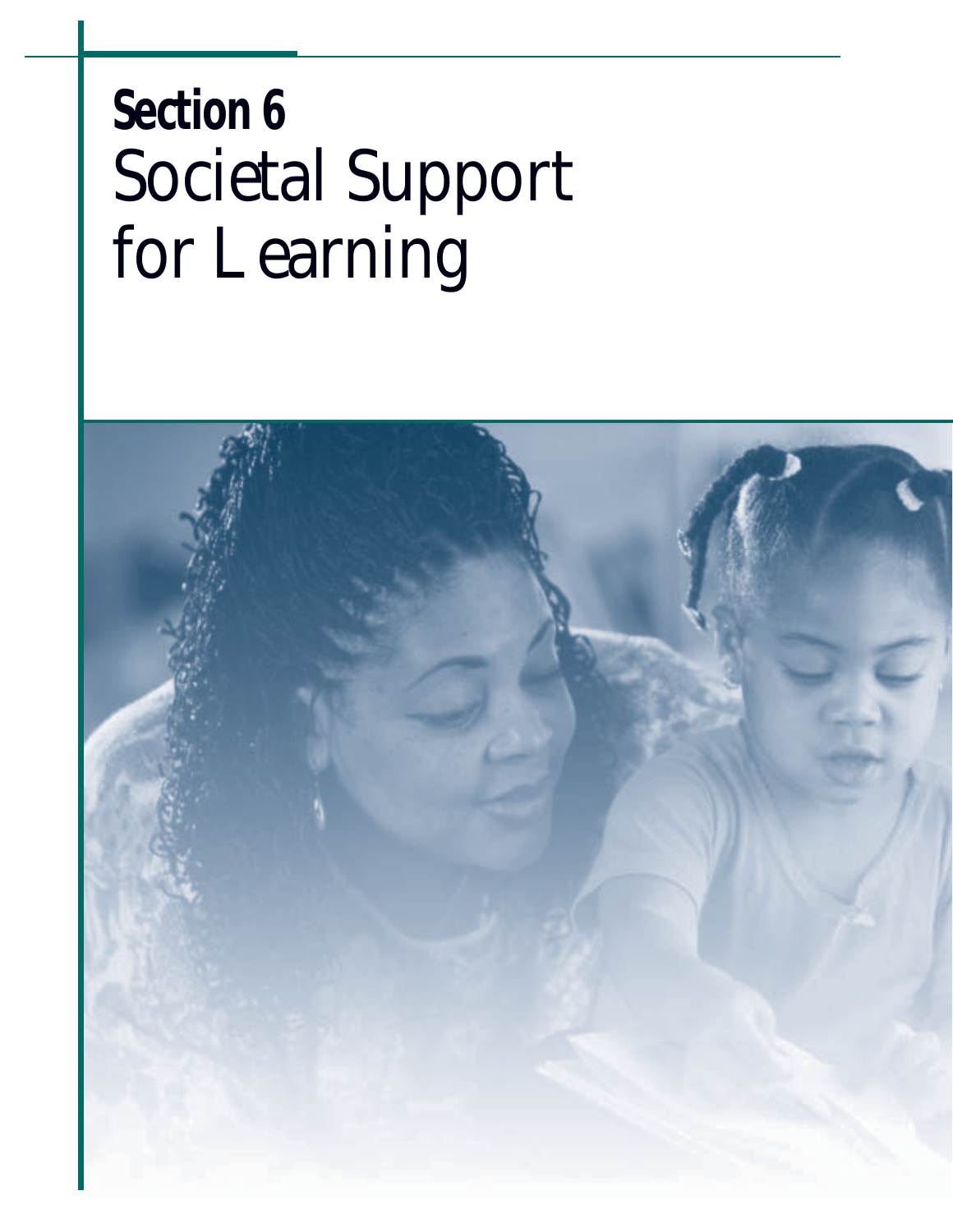## **Contents**

|                                 | 106 |
|---------------------------------|-----|
| <b>Community Support</b>        |     |
|                                 | 107 |
| <b>Public Financial Support</b> |     |
|                                 |     |
|                                 | 110 |
|                                 |     |
| Private Financial Support       |     |
|                                 | 113 |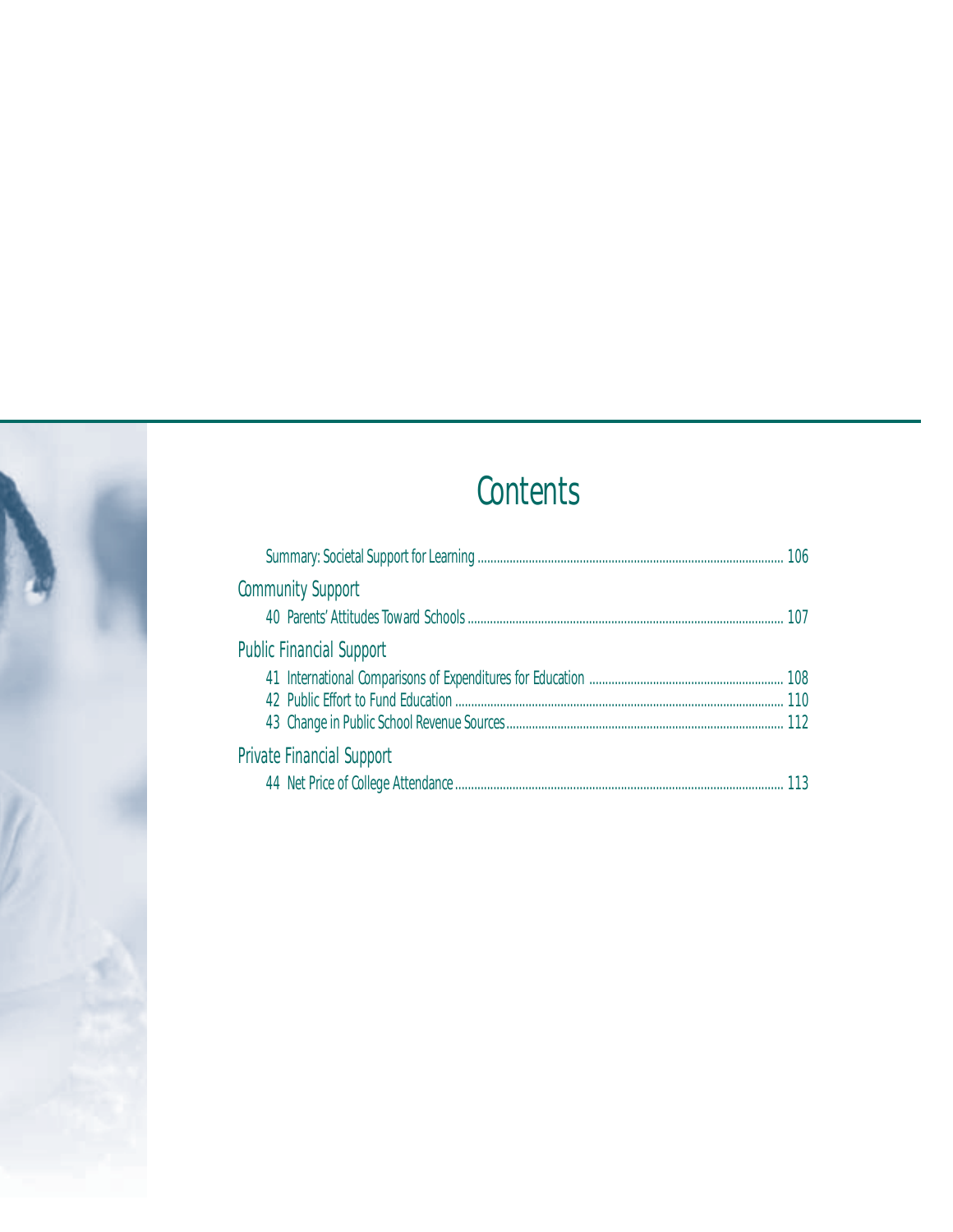#### **Summary: Societal Support for Learning**

This section looks at the contributions, both financial and otherwise, that society and its members—individuals, families, employers, and other organizations outside of school make to support education. Thus, this section explores traditional issues about financial support for education as well as issues about the amount of time and attention parents devote to their children's learning; the degree of support that exists in the community, workplace, and other settings for learning; and the consistency of cultural messages about the value of knowledge and learning.

Traditional issues about financial support focus on the amount of funding for education and use school finance data (in particular school expenditures) as one measure of social support for education. Debate exists among education researchers as to the effect of differences in funding on school performance or student outcomes. There is no debate, however, that there are marked differences in funding—in "how," "to whom," "from whom," and "how many" dollars are distributed among public and private educational institutions. The finance indicators in this section measure these types of differences and look at the relationships between these differences and certain aspects of communities (e.g., region, poverty rates, and types of families residing in the community) as well as certain student populations (e.g., children in certain categories of concern, such as minority status, poverty status, and other at-risk factors).

One consideration in the section is how revenues from public and private sources are distributed among public and private institutions in the education system at the elementary/secondary and postsecondary levels. For example, the tuition paid by college students to attend a public college or university is a private investment being made by the student, or the student's family, in education that is delivered by a public institution. The sum of this and many other allocation mechanisms determines the extent to which postsecondary education is publicly or privately funded and delivered by public or private institutions.

The resources and support that children receive outside of school from individuals, families, and other organizations can complement, reinforce, and add to their school or college learning experiences. Unfavorable conditions at home, school, or in the community may hamper children's ability to learn in school. Comparisons by family characteristics, such as the level of family income or parental education, help illustrate the relationship between family background and support for their child's learning.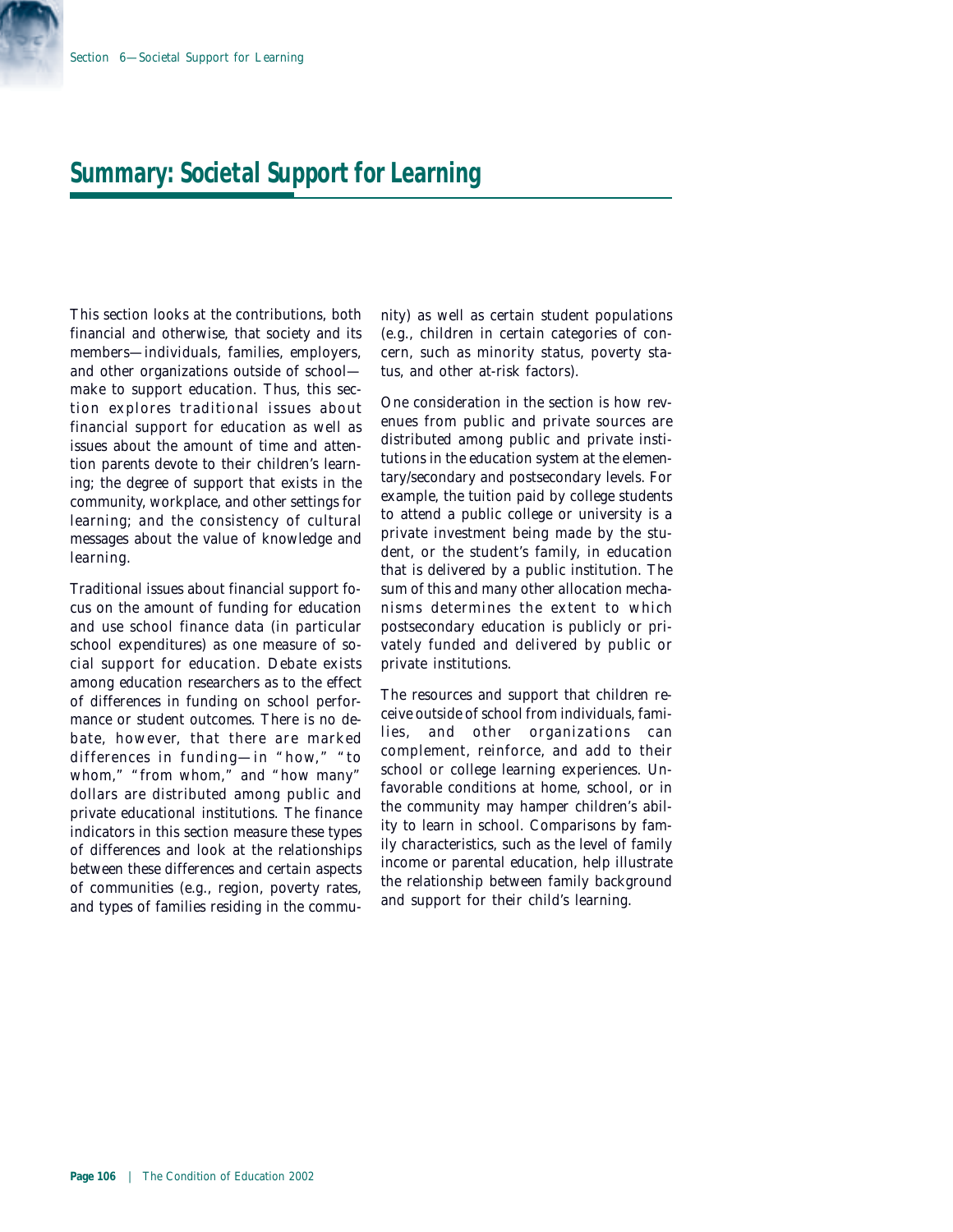#### *Community Support* **Parents' Attitudes Toward Schools**

*In 1999, half of all children in grades 3–12 had parents who reported that they were "very satisfied" with their child's school, their child's teachers, the school's academic standards, and the school's order and discipline.*

Parents' opinions of their children's schools provide an indicator of the perceived relative health of U.S. education. Examining parents' level of satisfaction with schools can help to define perceived problems within America's schools.

The percentage of children in grades 3–12 with parents who reported they were "very satisfied" with their child's school decreased from 56 percent in 1993 to 53 percent in 1999. In contrast, the percentage of those with parents who reported they were very satisfied with their child's teachers, the school's academic standards, and the school's order and discipline remained similar (see supplemental table 40-1).

In 1993, the percentage of children with parents who were very satisfied with their child's school, the school's academic standards, and the school's order and discipline was higher as household income increased. This relationship was not evident in 1999. The percentage of children with parents who were very satisfied with these three areas in 1999 was higher for those with the highest and lowest family income levels than for those at the middle income levels.

In 1993, Black children in grades 3–12 were less likely than their White peers to have parents who reported that they were very satisfied with their child's school, child's teachers, the school's academic standards, and the school's order and discipline. However, between 1993 and 1999, the percentages of White children with parents who reported being very satisfied decreased, while the percentages of Black children with very satisfied parents remained similar. Due to these changes, the percentages of White and Black children with very satisfied parents were similar in 1999. Among all racial/ethnic groups in 1999, Hispanic children had the highest percentage of parents who were very satisfied with the four areas assessed (see supplemental table 40-1).

NOTE: The categories for family income are current dollars, which have not been adjusted for inflation. Caution should be exercised in comparing satisfaction levels between 1993 and 1999. Data include both public and private school students in grades 3–12.

SOURCE: U.S. Department of Education, NCES. National Household Education Surveys Program (NHES), "School Safety and Discipline" survey, 1993 and "Parent Interview" survey, 1999.



FOR MORE INFORMATION: Supplemental Note 1 Supplemental Table 40-1 **ATTITUDES TOWARD SCHOOL: Percentage of children in grades 3–12 whose parents were very satisfied with their schools, by family income: 1993 and 1999**

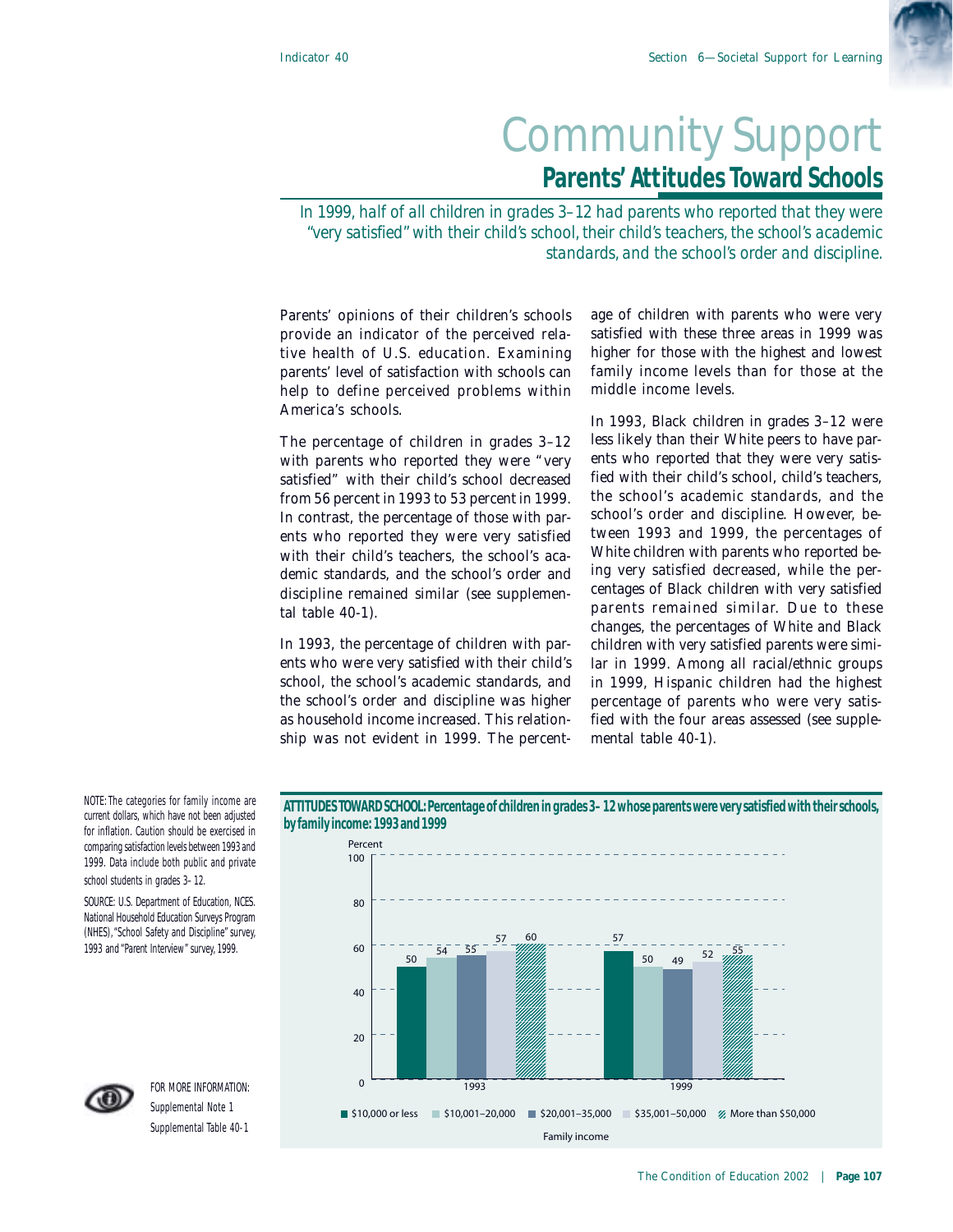#### *Public Financial Support* **International Comparisons of Expenditures for Education**

*U.S. expenditures on primary and secondary education rank high compared with the expenditures of other countries. U.S. spending on postsecondary education is the highest of all the OECD countries.*

A country's investment in education can be measured by its per student expenditures for education from both public and private sources, expressed in absolute terms. When making international comparisons of expenditures for education from both public and private sources, it is also useful to measure expenditures as a percentage of gross domestic product (GDP). Doing so allows a cross-national comparison of expenditures relative to countries' abilities to finance education.

There is a positive relationship between per student expenditures at all levels of education and GDP per capita (OECD 2001). In 1998, wealthier countries, on average, spent more per student for primary, secondary, and postsecondary education than did less wealthy countries as measured by GDP per capita. Annual expenditures per student at the primary level among members of the OECD ranged from \$863 in Mexico to \$6,713 in Denmark. At the secondary level, the range was from \$1,438 in Poland to \$9,348 in Switzerland. U.S. spending on primary and secondary education ranked high compared with the OECD countries, \$6,043 and \$7,764 at the primary and secondary levels, respectively. Only Austria and Switzerland spent more per student than the United States at both the primary and secondary levels. Denmark also spent more per student than the United States at the primary level (see supplemental table 41-1).

In relative terms, the percentage of GDP spent on primary education ranged from 0.7 percent in Germany to 2.3 percent in Poland. The United States spent 1.7 percent of GDP at the primary level, the same percentage as Mexico and Switzerland and a lower percentage than that of only Denmark, Poland, and Sweden (1.8, 2.3, and 2.1 percent, respectively). At the secondary level, relative expenditures varied as well (from 1.1 percent in Poland to 3.2 percent in Austria). The United States spent 2.0 percent of GDP at this level, a lower percentage than that of 13 OECD countries and a slightly lower percentage than the OECD average (2.2 percent).

Expenditures per student for postsecondary education varied considerably among the OECD countries in 1998 although variations in the duration and intensity of postsecondary education among countries make comparisons difficult (OECD 2001). At \$19,802 per student, U.S. expenditures were higher than those of any other OECD country and more than twice those of 16 OECD countries. Among other OECD countries, expenditures ranged from \$3,800 in Mexico to \$16,563 in Switzerland. In relative terms, the United States and Korea spent 2.3 and 2.5 percent, respectively, of their GDP on postsecondary education. Canada, Finland, Iceland and Sweden also had high spending levels, with 1.7 percent or more of GDP devoted to postsecondary education.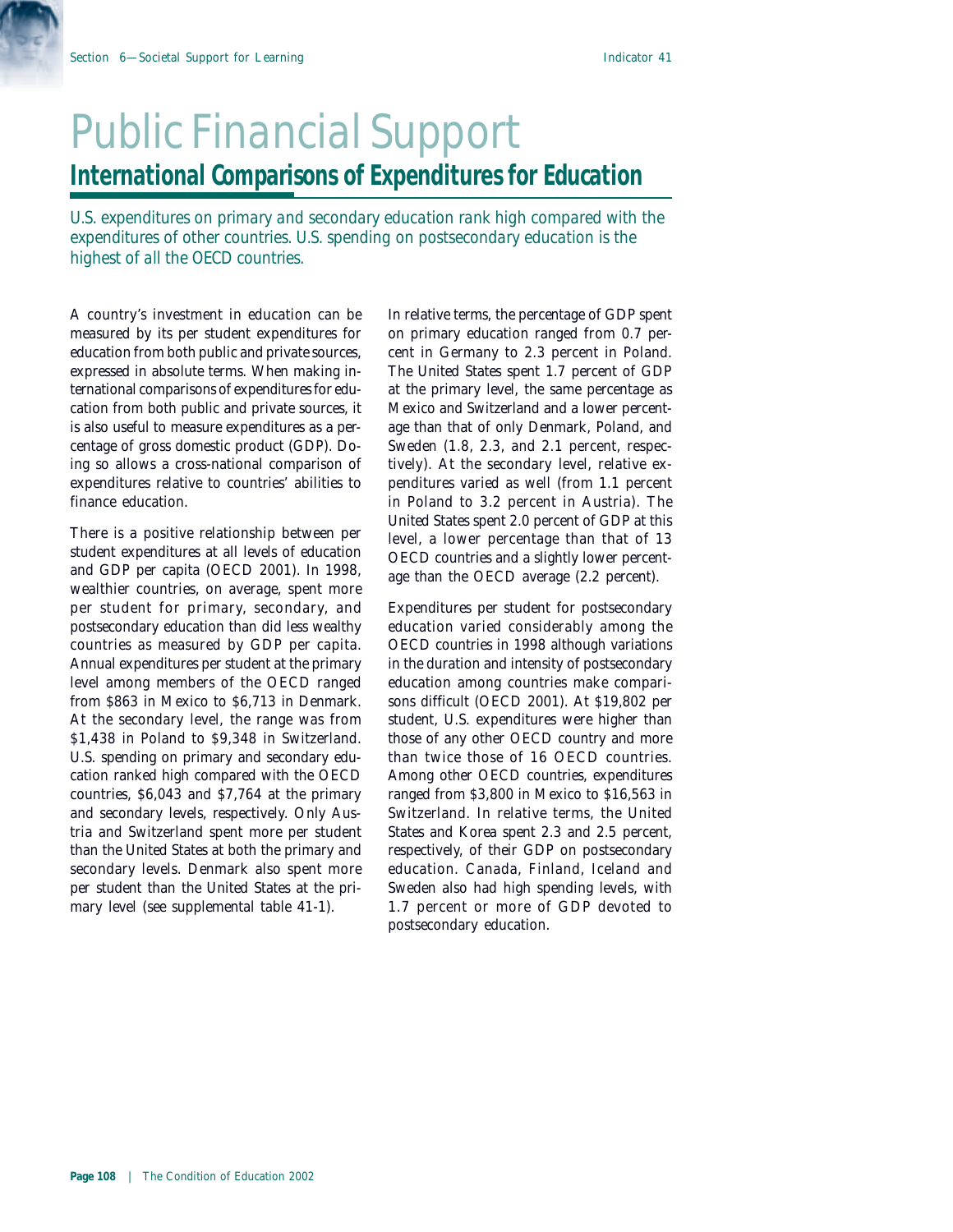

**INTERNATIONAL EXPENDITURES FOR EDUCATION: Educational expenditures per student in relation to GDP per capita, by level of education for selected OECD countries: 1998**

**INTERNATIONAL EXPENDITURES FOR EDUCATION: Educational expenditures as a percentage of GDP, by GDP per capita and level of education for selected OECD countries: 1998**



NOTE: Per student expenditures are calculated based on public and private full-time-equivalent (FTE) enrollment figures and expenditures from both public and private sources where data are available. Purchasing Power Parity (PPP) indices are used to convert other currencies to U.S. dollars. Within-country consumer price indices are used to adjust the PPP indices to account for inflation because the fiscal year has a different starting date in different countries.

SOURCE: Organization for Economic Cooperation and Development, Center for Educational Research and Innovation. (2001). *Education at a Glance: OECD Indicators, 2001*.



FOR MORE INFORMATION: Supplemental Note 7 Supplemental Table 41-1 OECD 2001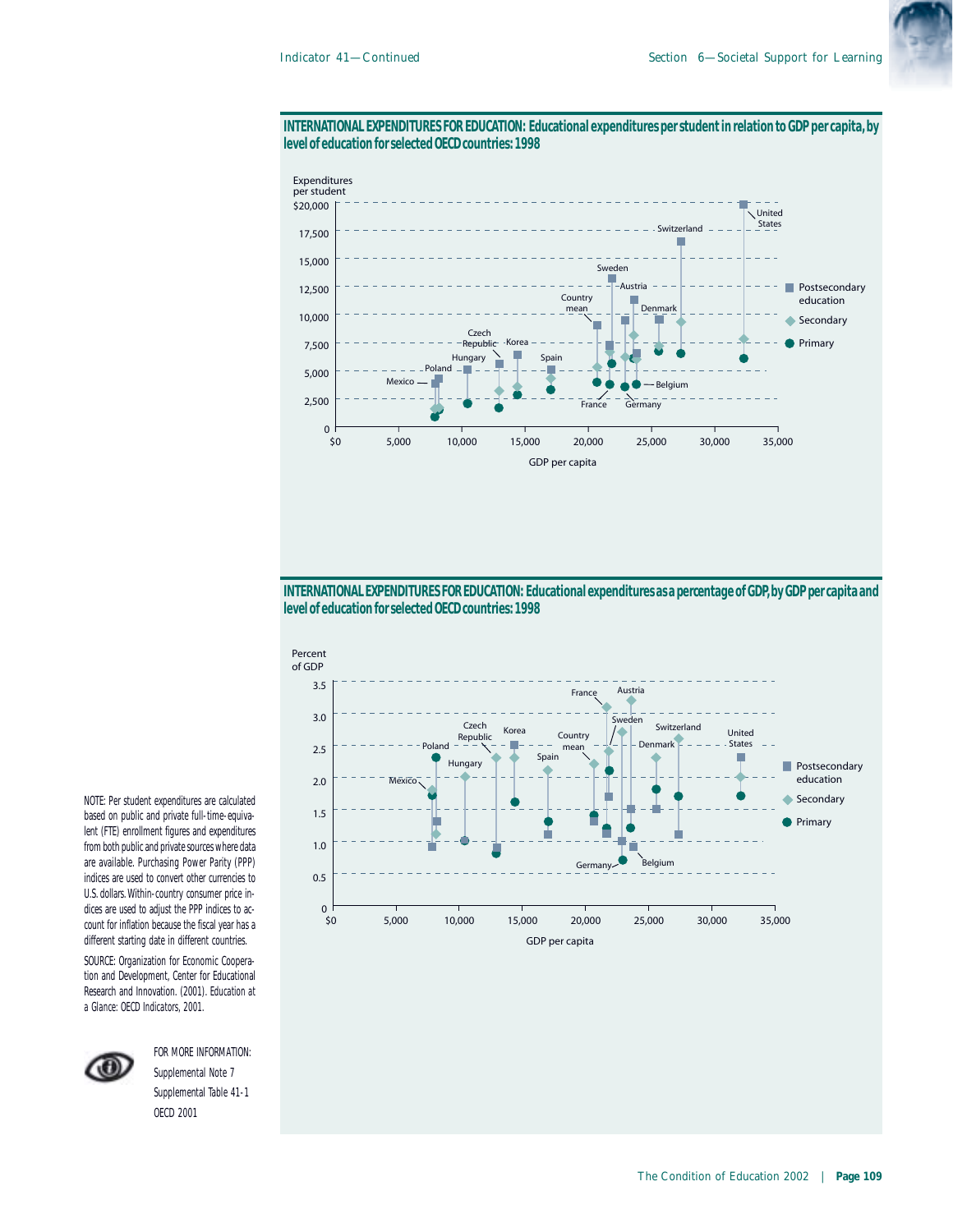#### *Public Financial Support* **Public Effort to Fund Education**

*At the elementary and secondary education level, public revenue per student has increased since the mid-1970s. At the postsecondary level, public revenue per student has fluctuated within a narrow band without showing a consistent increase since the mid-1970s.*

Public support for education can be assessed by measuring the level of public investment per student and the collective effort in the aggregate. This indicator discusses both measures, using public revenue per student as an index of average public resources available to support students, and total public revenue for education as a percentage of total personal income as an index of collective effort. The second index can be interpreted either as a measure of the financial responsibility borne by the public to provide for education or as a measure of *affordability* that gauges how much investment per student the public provides relative to its capacity to make such support available (see *Supplemental Note 13*).

Public revenue per student at the elementary/ secondary level has generally increased between 1950 and 1999. This reflects the generally greater increase in total public revenue in inflation-adjusted dollars for elementary/secondary education than in enrollments between 1950 and 1999. These changes in public revenue per student have not coincided with the patterns in the index of collective effort for elementary/secondary education. Public revenue for elementary/secondary education as a percentage of total personal income increased from 1950 until the first half of the 1970s. This percentage then generally declined until the late 1980s, recovered some of its value through the early 1990s, and remained relatively constant through 1999 (see supplemental tables 42-1 and 42-2).

The patterns in public revenue per student for postsecondary education between 1950 and 1996 differ from those for elementary/ secondary education. After rising from 1950 to the mid-1970s, public revenue per student has fluctuated within a relatively narrow band of values ranging from \$3,200 to \$4,000 (see supplemental table 42-1). The lack of a consistent increase in public revenues per student since the mid-1970s has coincided in part with a general increase in private effort. Between 1980 and 1996, tuition and fees charged to students by public degree-granting institutions increased their share of total current fund revenues from 13 to 19 percent, while state appropriations as a share of total current fund revenue for public degree-granting institutions decreased from 45 to 33 percent (see supplemental table 42-3).

After showing an increasing trend from 1950 to the mid-1970s, public revenue for postsecondary education as a percentage of total personal income generally declined until 1996. The decrease in the index was mostly brought about by differing growth patterns for its components: between 1976 and 1996, total personal income increased in all but 2 years, while total public revenue for postsecondary education actually declined in 10 of these years. In fact, the latter effect has been more apparent since the 1990s, with public revenue for postsecondary education declining in 5 of the 7 years between 1990 and 1996 (see supplemental tables 42-1 and 42-2).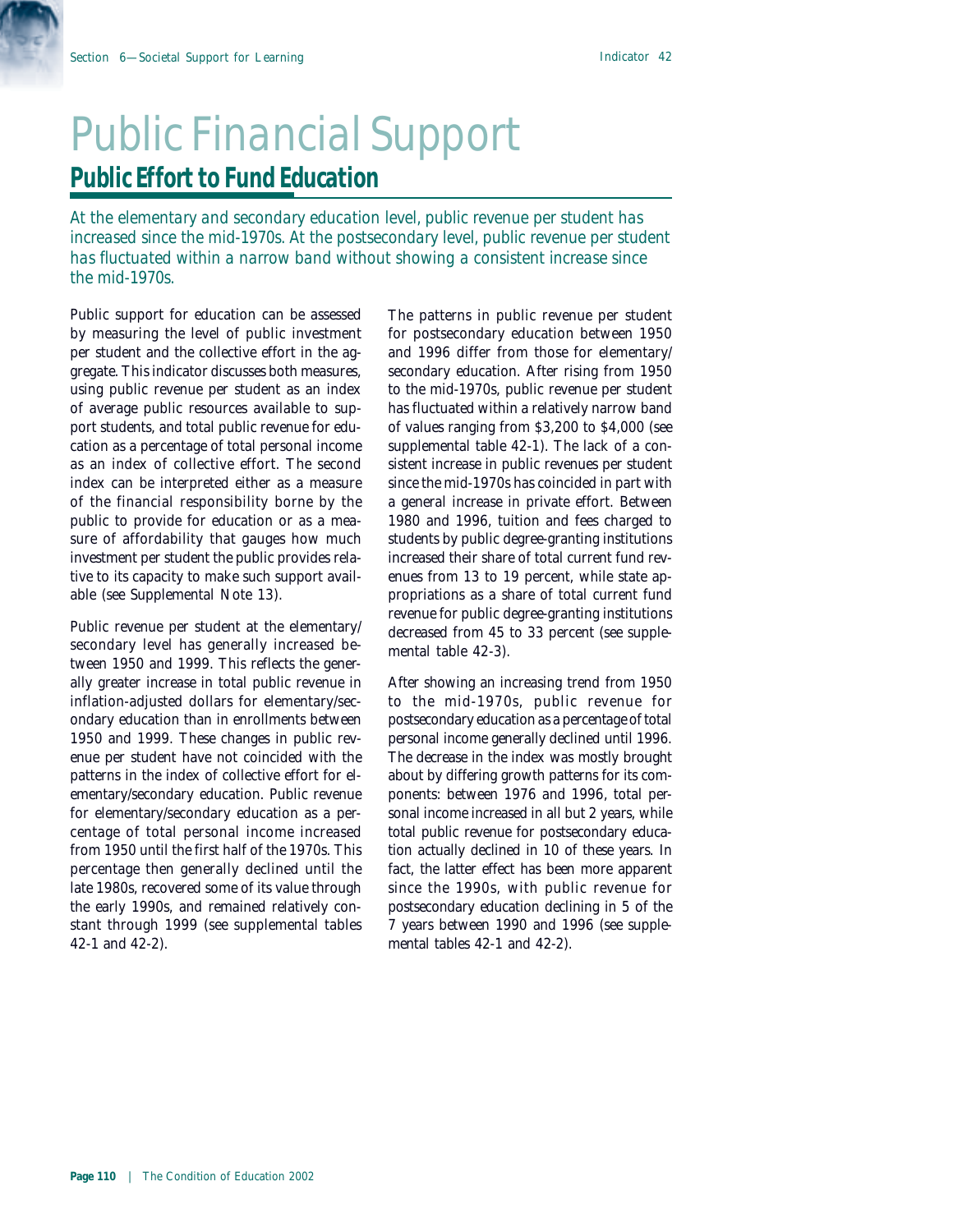



**PUBLIC FINANCIAL SUPPORT: Indicators of public effort to fund postsecondary education: Selected years 1950–99**



NOTE: Public funds for postsecondary education may be used at many types of institutions, both publicly and privately controlled. Enrollment in both publicly and privately controlled institutions is included. For more information about the calculation of the indexes, see *Supplemental Note 13.* All values for total public revenue for education at both the elementary and secondary and postsecondary levels are in 1999 constant dollars. See *Supplemental Note 13* for information on the Consumer Price Index (CPI).

SOURCE: U.S. Department of Education, NCES. (2002). *Digest of Education Statistics 2001* (NCES 2002–134); (2001) *Digest of Education Statistics 2000* (NCES 2001–034); (various years: 1964–1997) *Digest of Education Statistics;* (1993) *120 Years of American Education: A Statistical Portrait* (NCES 93–442).



FOR MORE INFORMATION: Supplemental Note 13 Supplemental Tables 42-1, 42-2, 42-3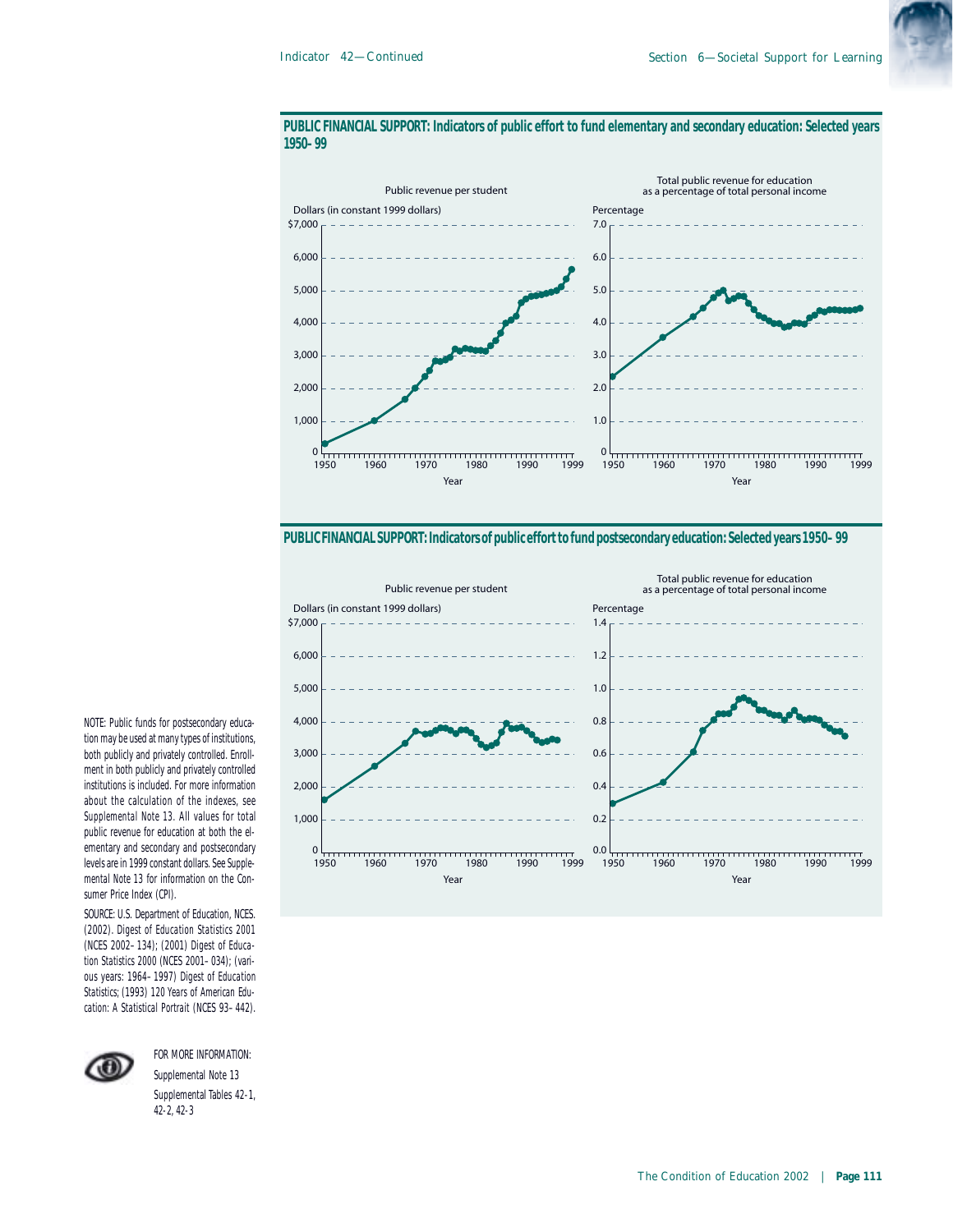#### *Public Financial Support* **Change in Public School Revenue Sources**

*Traditional differences in the proportion of local funding to state and federal funding generally persist across the United States, though changes have occurred in the West and Midwest.*

Local funding and control of public education may be seen as essential to maintaining public commitment to local schools and ensuring that education reflects community values and aspirations. Moreover, the more local funding a school district receives, the less vulnerable it is to funding shortfalls during economic recessions because local property taxes are relatively stable compared with sales and income taxes, which states generally rely upon to fund school districts (Monk and Brent 1997). However, reliance on local funding can lead to inequities in the financing of education because of differences in local wealth. Over the years, these conflicting factors and concerns have resulted in different proportions of state and local funding among the states.

The proportion of total revenue from local sources decreased slightly between 1989–90 and 1998–99 (from 47 to 44 percent) (see supplemental table 43-1). The proportion of revenue from federal and state sources increased slightly during this period (from 6 to 7

percent and from 47 to 49 percent, respectively).

Increases in the proportion of revenue from local sources occurred between 1989–90 and 1998–99 in the West, where schools have historically relied more on state than local funding. The only substantial decrease in local funding occurred in the Midwest, where local funding dropped from 55 percent in 1993–94 to 48 percent in 1994–95 and has remained at the lower level since then. This decrease coincides with a reduction of the local property tax in Michigan. The decrease in local funding in the Midwest was also accompanied by a large increase in state funding.

In the Northeast and South, no shifts in funding were observed. Historic funding differences, whereby the Northeast relied to a greater degree on local funding than the South and West, persisted.





NOTE: *Supplemental Note 1* identifies the states in each region and *Supplemental Note 13* provides information on the Consumer Price Index (CPI). See *Supplemental Note 13* for more information on revenue types.

SOURCE: U.S. Department of Education, NCES. Common Core of Data (CCD), National Public Education Financial Survey Data, 1989–90 to 1998–99.

FOR MORE INFORMATION: Supplemental Notes 1, 13 Supplemental Table 43-1 NCES 98–210; Monk and Brent 1997